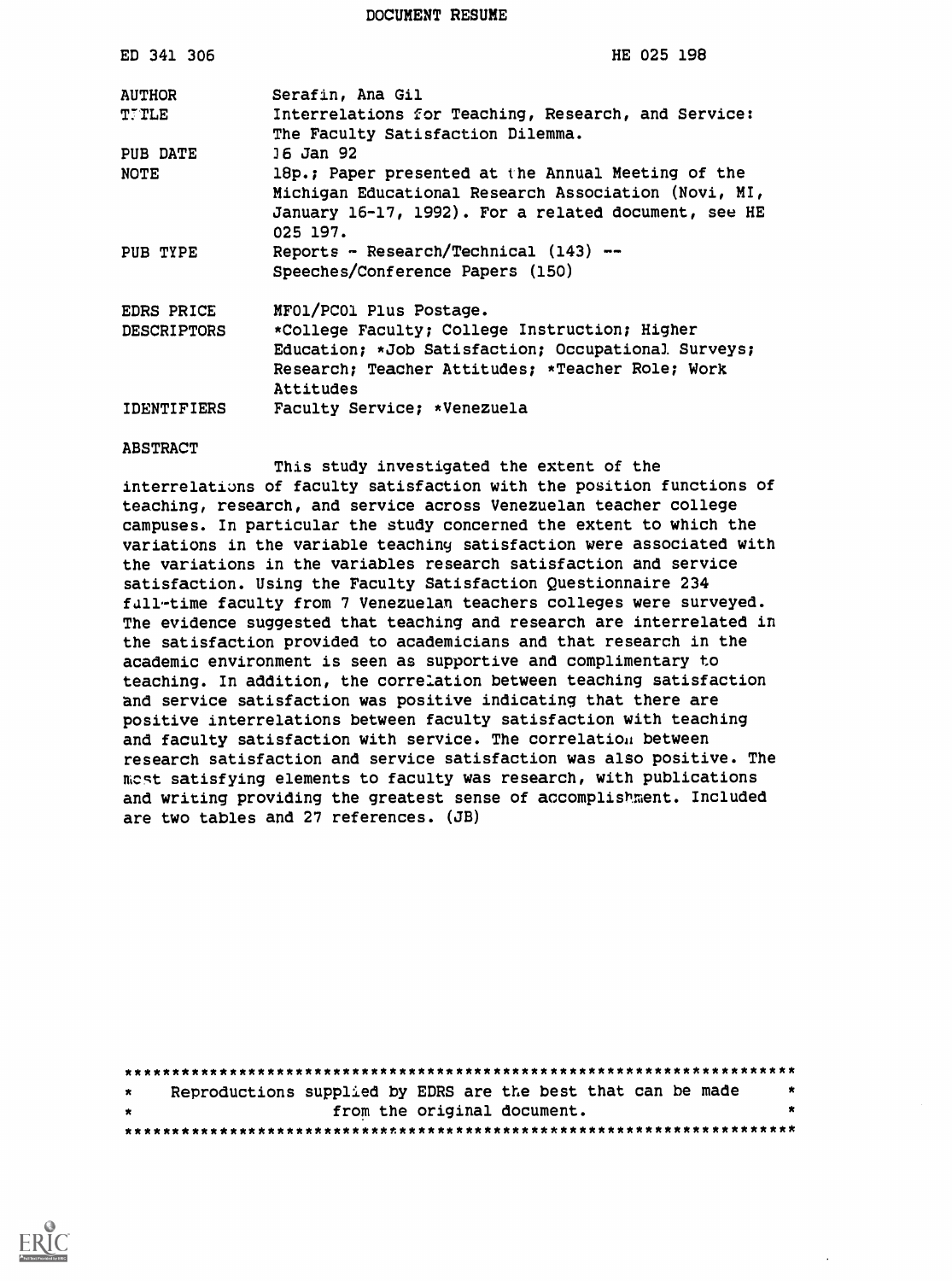$\bullet$ 

### INTERRELATIONS OF TEACHING, RESEARCH, AND SERVICE: The Faculty Satisfaction Dilemma

## Paper Presented to 1992 Michigan Educational Research Association January 16 - 17 Novi, Michigan

"PERMISSION TO REPRODUCE THIS MATERIAL HAS BEEN GRANTED BY

Ana Gil-Serafia

TO THE EDUCATIONAL RESOURCES INFORMATION CENTER (ERIC)."

U.S. DEPARTMENT OF EDUCATION<br>Office of Educational Research and Improvement EDUCATIONAL RESOURCES INFORMATION CENTER (ERIC)

g this document has been reproduced as<br>Trecuved from the parson or organization<br>- originating it

0 Minor changos have been made to improve reproduction quality

Points of view or opinions stated in this docu-<br>ment: do: not: necessarily: represent: official<br>OERI position or policy

Ana Gil Serafin, Ed.D Department of Educational Leadership Western Michigan University



198

025

 $H\overline{E}$ 

# REST COPY AVAILABLE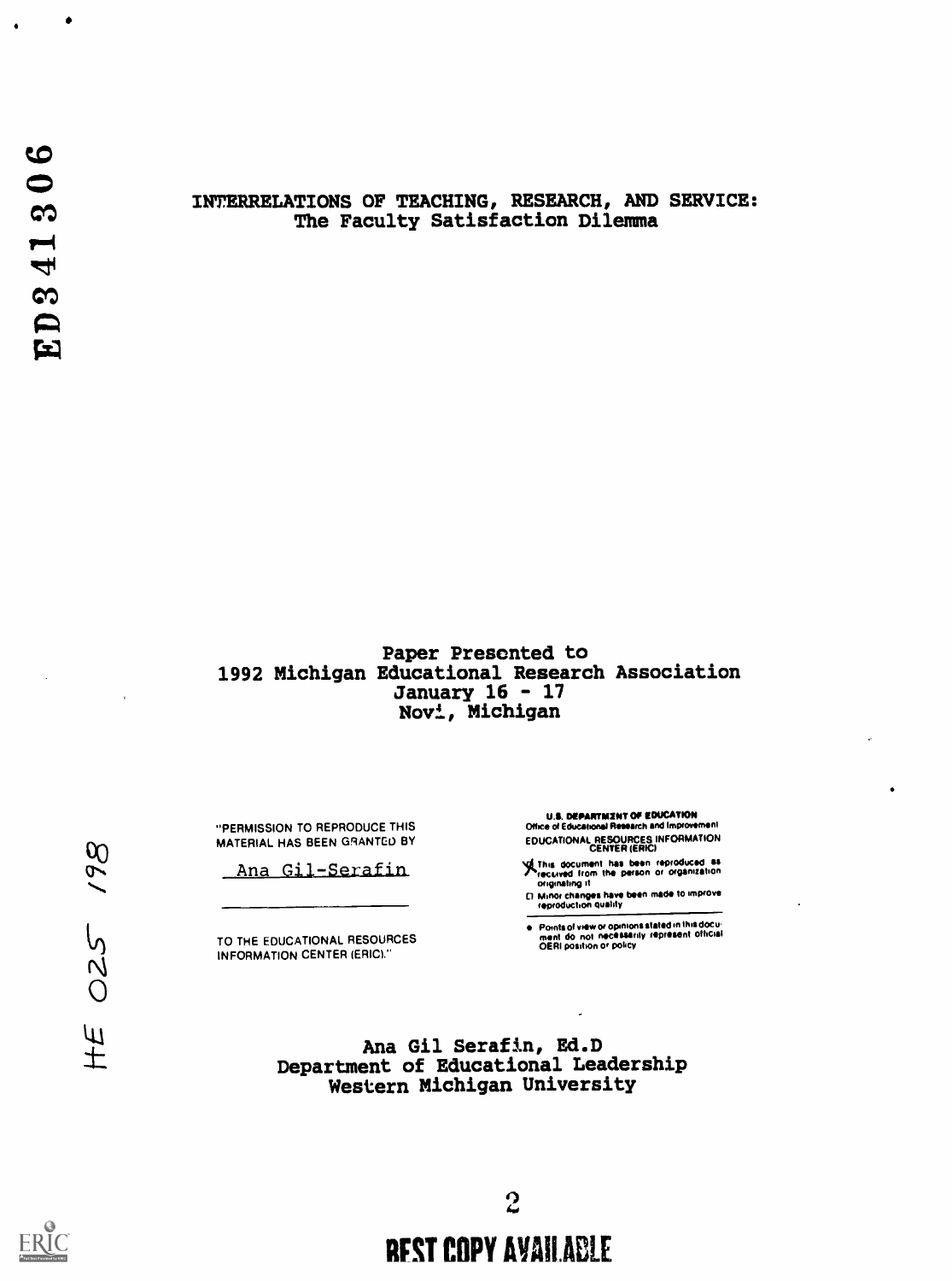

ERIC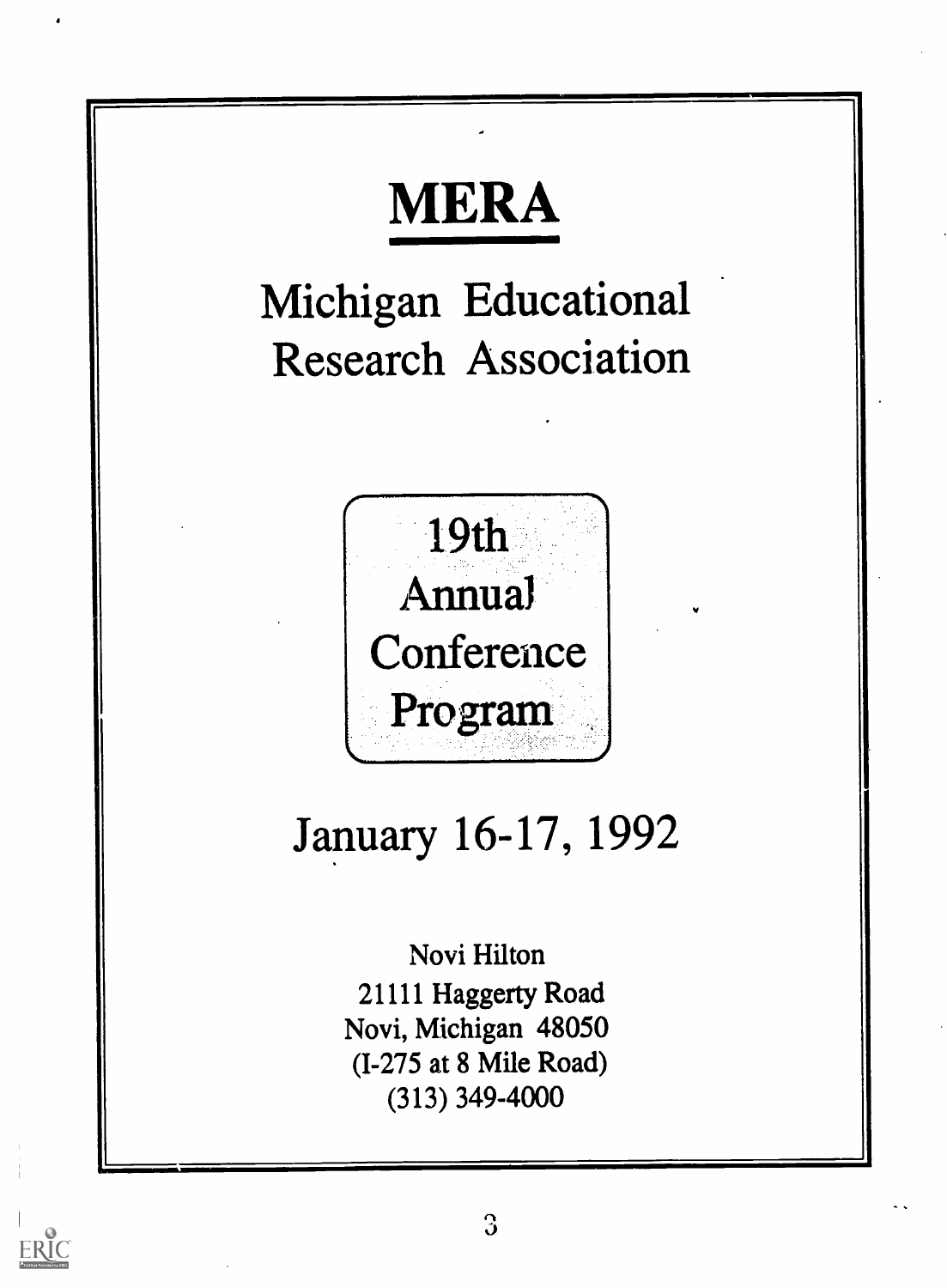# Interrelations of Teaching, Research, and Service: The Faculty Satisfaction Dilemma

by

# Dr. Ana Gil-Serafin

With a randomly selected sample (N=234) of full-time faculty members from seven Venezuelan teacher colleges, it was examined whether faculty satisfaction with the functions of teaching with research and service and research with service across Venezuelan teacher colleges were interrelated. Three conceptual hypotheses were supported at .05 level of significance. Results are discussed in view of 30 years of related literature that have explained the relationship between teaching, research, and service .

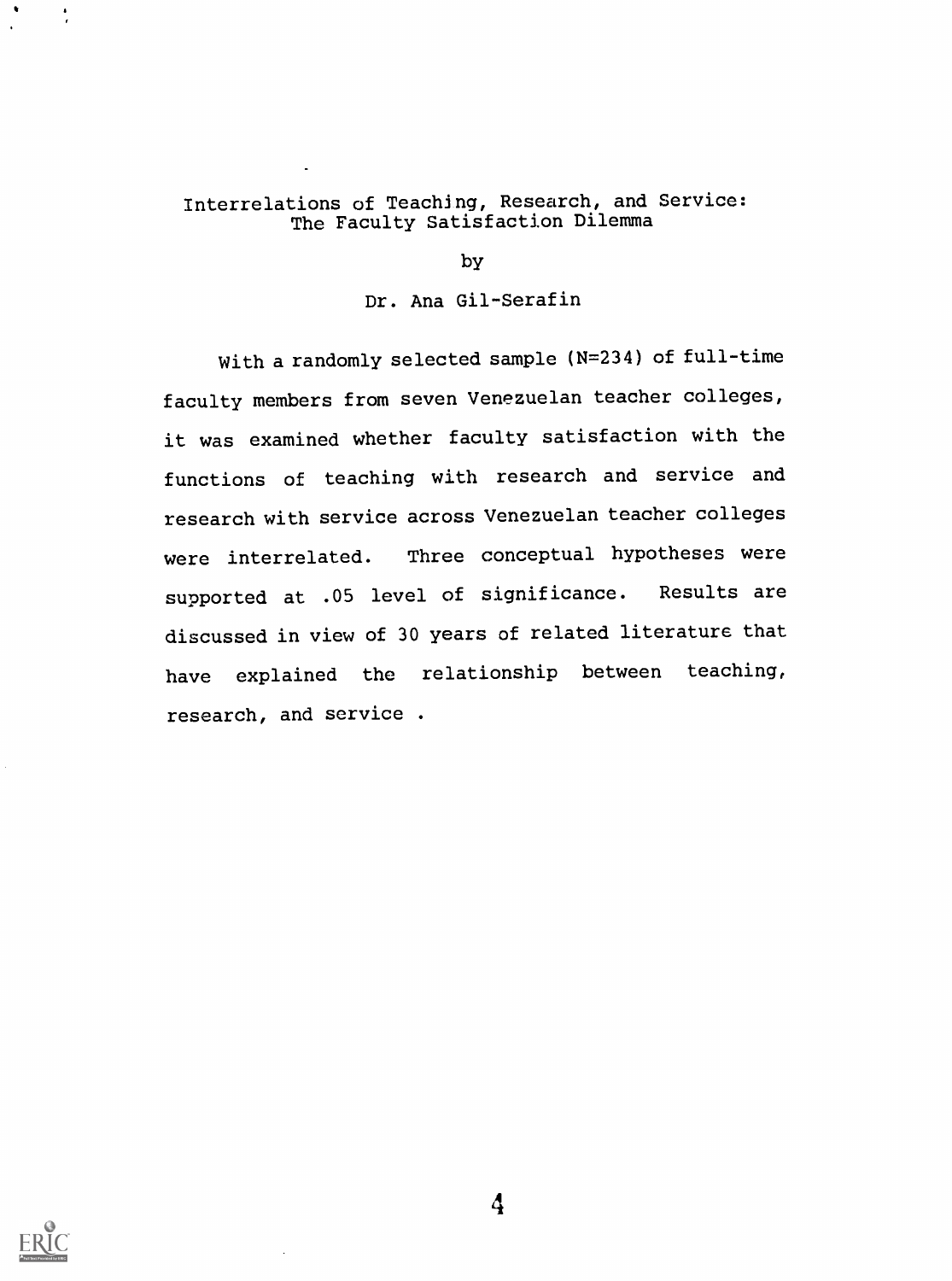A great deal has been written about teaching and research in academia. Faculty question the relationship between teaching and research or the interrelation between these two academic functions. The direction seems to indicate that both are related and correlated. The matter of satisfaction with these functions appears as a new argument for faculty polemic. Several studies of teaching and satisfaction mention that teaching itself (Boyer, 1987; Bowen & Schuster, 1986; Clark, 1985; Cross, 1977; DeFrain, 1979; Eble, 1988; Ibrahim, 1985; Ladd, 1979; Mellinger, 1982; Miller, 1986; McKeachie, 1982; Riday, 1981; Trinca, 1980), as well as teaching as a profession (Boyer, 1987; Bowen & Schuster, 1986; Clark, 1985; Eckert & William, 1972; Gaff & Wilson, 1971; Nussel et al., 1988), are sources of satisfaction. Some other factors of teaching have also been related to faculty satisfaction. These are academic freedom (Ambrose, 1985; Brookhart & Loadman, 1989; Carleo, 1989; CFAT, 1986; Eckert & Steckleim, 1961; Ibrahiii, 1985; McKeachie, 1982), class size (Nicholson & Miljus, 1972), and teaching load (Carleo, 1989; CFAT, 1986; Hudson). The function of research has also been

1



 $5\overline{)}$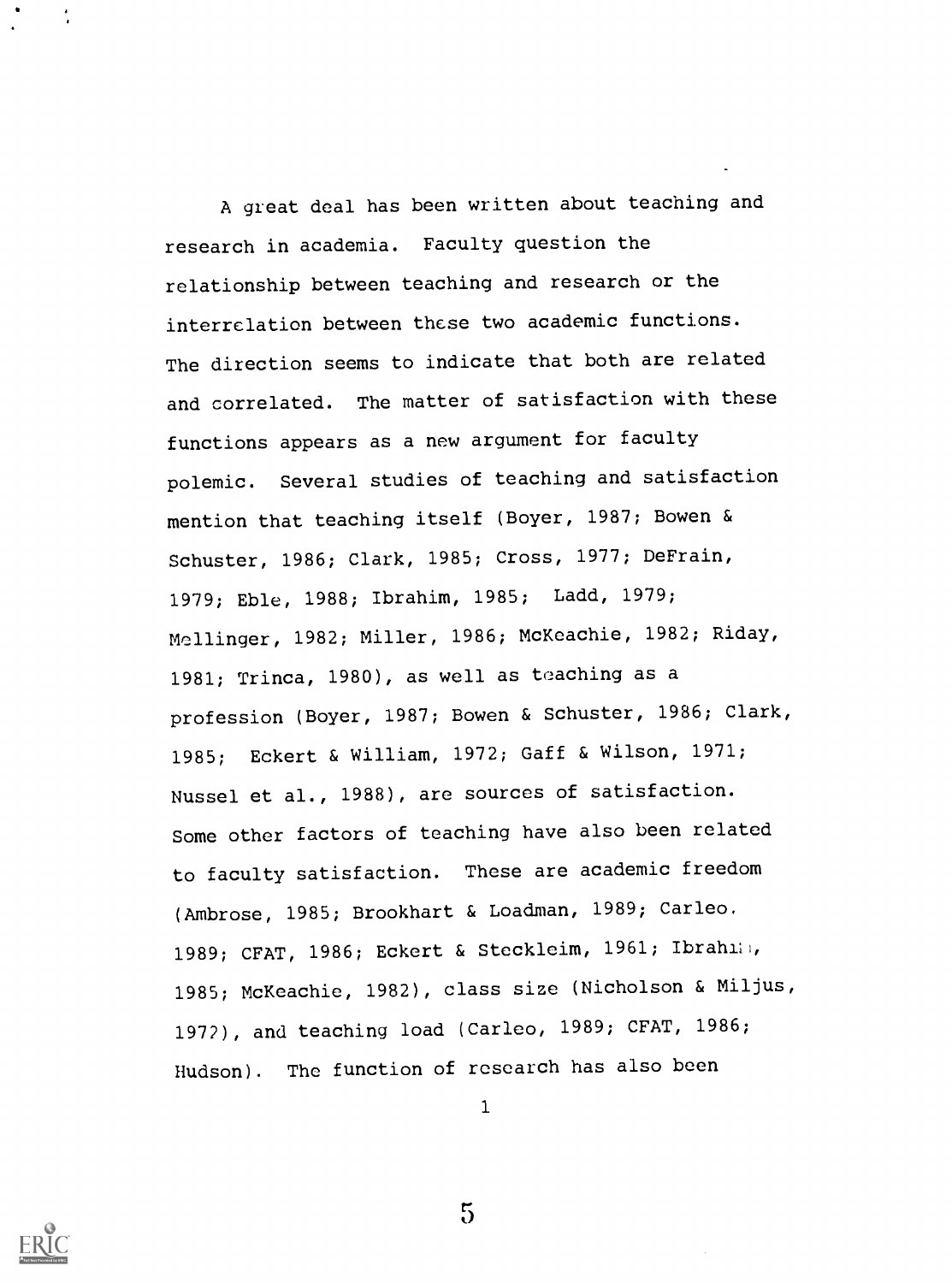explored. Findings are consistent regarding satisfaction with research activities (Bowen & Schuster, 1986; Braskamp et al., 1982; Carleo, 1989; Eble, 1988). However, service as a function has been scarcely studied as a whole. This reasoning led to the investigation of the extent of uhe interrelations of faculty satisfaction with the position functions of teaching, research, and service across Venezuelan teacher college campuses.

2

#### Methods and Procedures

A correlational study was concerned with determining the extent of the relationship existing between variables based on correlation coefficients (Ary et al., 1987; Borg & Gall, 1985; Isaac & Michael, 1987). In this research, the correlation study concerned the extent to which the variations in the variable teaching satisfaction were associated with the variations in the variables research satisfaction and service satisfaction. In addition, the variations in the variable research satisfaction were associated with the variations in the variable service satisfaction.

Two-hundred-thirty-four full-time faculty working 40 hours per week, teaching a particular subject area,

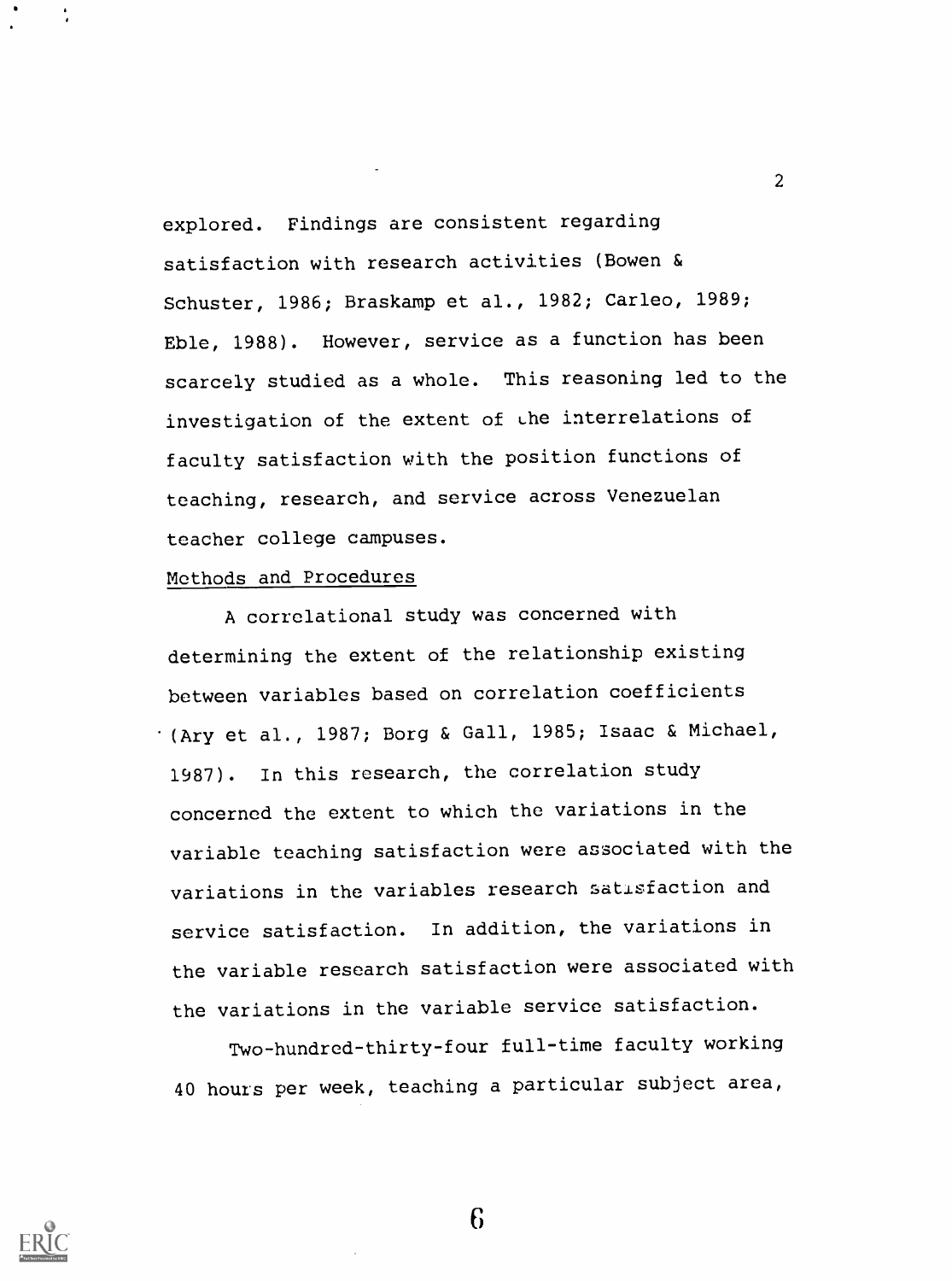and assigned to academic departments were selected randomly from current personnel lists within the seven colleges. It was critically important that those faculty who responded to questions regarding their satisfaction with position functions be fully functioning members of the professoriate. Consequently, part-time professors, administrators, and other individuals who had unique appointments were eliminated (See Table 1).

 $3<sup>1</sup>$ 

Table 1

| Characteristics of the Sample |  |  |
|-------------------------------|--|--|
|                               |  |  |

| Institution      | N  | % of Total Sample |
|------------------|----|-------------------|
| IP Barquisimeto  | 30 | 12.82             |
| IP Caracas       | 65 | 27.77             |
| IP Macaro        | 41 | 13.12             |
| IP Maracay       | 19 | 8.12              |
| IP Maturin       | 29 | 12.39             |
| IP Rubio         | 37 | 16.81             |
| IP Siso Martinez | 13 | 3.14              |
|                  |    |                   |

Faculty satisfaction with position functions relative to (1) teaching, (2) research, and (3) service were the dependent variables. Faculty satisfaction is

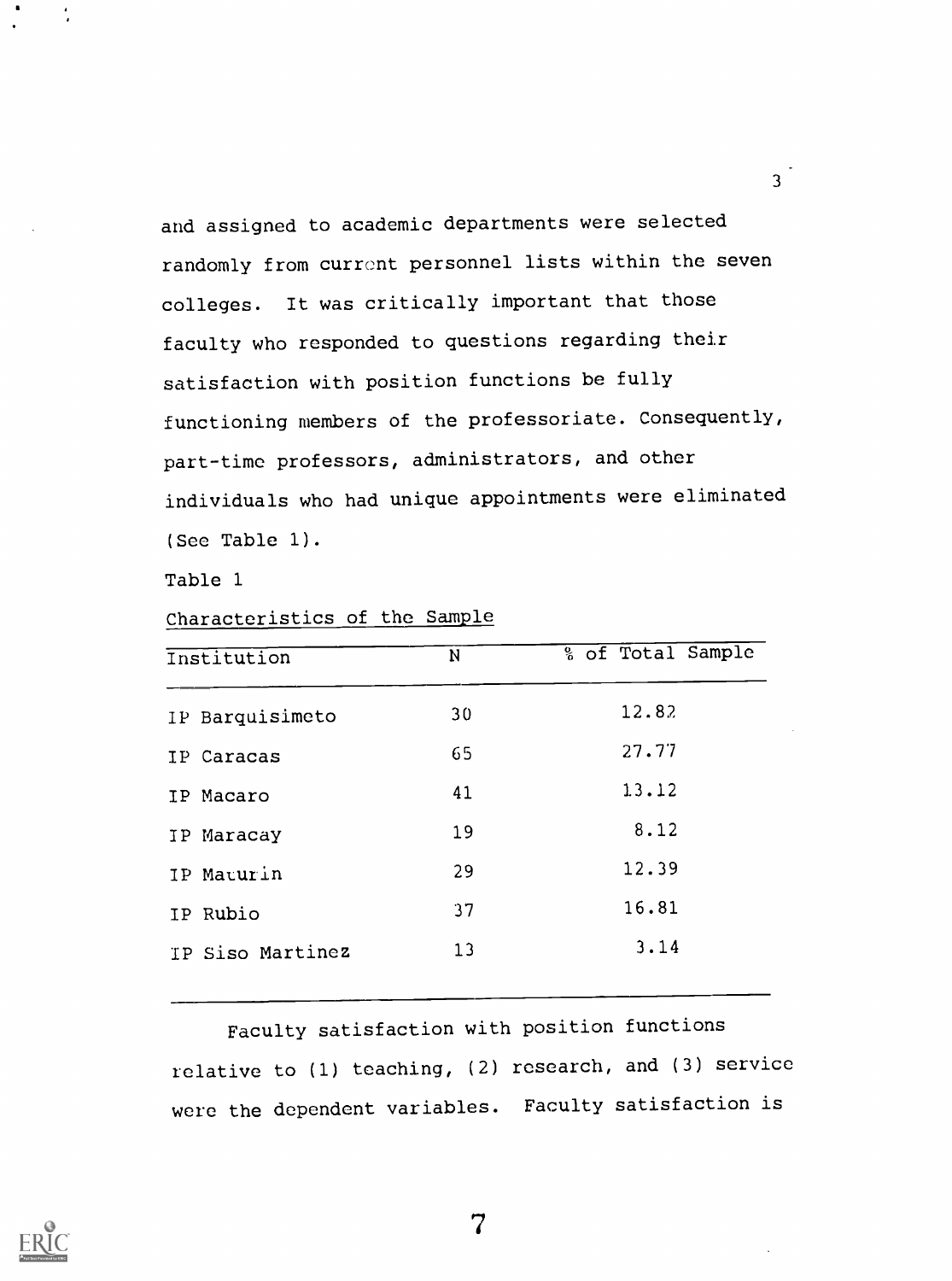defined as the affective congruence toward one's work when the elements of the position (teaching, research, and service) falfill desirable expectations. The position function is understood as a set of aspects inherent to the functions of a faculty member which are related to the teaching, research, and service activities that he performs.

4

#### Instrumentation

The level of satisfaction was measured by the Faculty Satisfaction Questionnaire (FSQ) using a Likert-type scale (1= very dissatisfied, 2= dissatisfied,  $3=$  neutral,  $4=$  satisfied,  $5=$  very satisfied). The satisfaction score of each dimension is determined by summing the weights for all items related to the variable. The FSQ instrument was designed following a series of steps to ensure consistent and accurate results. The FSQ was reviewed and validated by a panel of experts in the field. The items retained (Teaching= 11, Research= 9, and Service= 9) were rearranged for the field testing. Respondents rated 29 items on a 5-point Likert scale. Faculty were personally given a cover letter, the Faculty Satisfaction Questionnaire, and preaddressed return

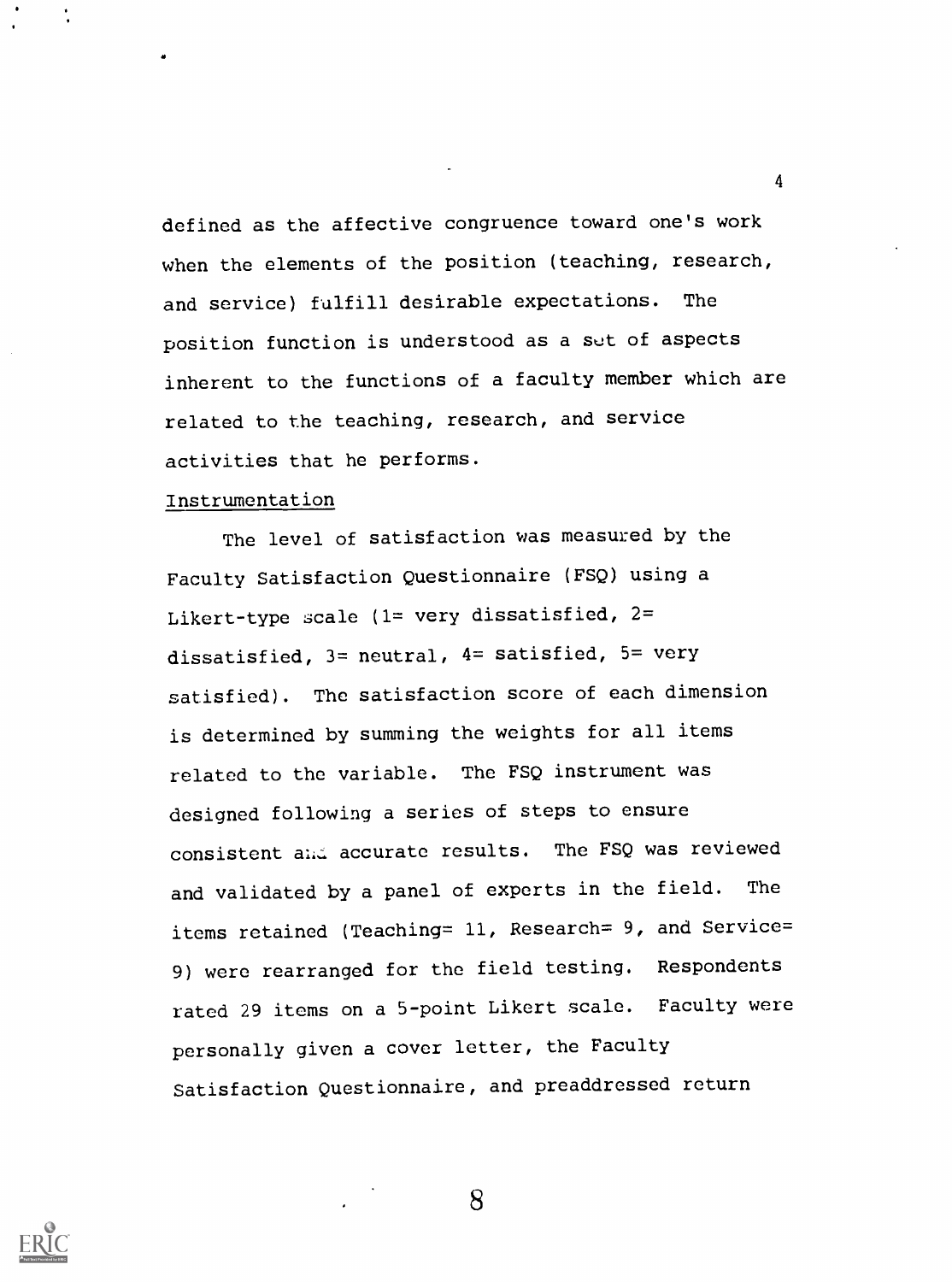envelope. Eighty-eight percent of the full-time faculty responded to the survey, and 12% (n=27) did not return the FSQ.

5

Reliability for each variable was determined by use of the Cronbach alpha coefficient. The variable satisfaction with teaching showed an alpha coefficient of .85. For the variable satisfaction with research an alpha coefficient .80 was obtained. An alpha coefficient .85 was found for the variable satisfaction with service. The evidence of sufficient reliability of the measures was established. No negative itemtotal correlations among the items were found. No changes in the instrument or procedure were made on the basis of the field test. The individual respondent scores obtained on the questionnaire measuring the dependent variables were used as the unit of analysis. Three Pearson Product-moment correlations were computed to test relationships between teaching satisfaction with research satisfaction and with service satisfaction, and research satisfaction with service satisfaction (Hypotheses 1, 2, and 3).

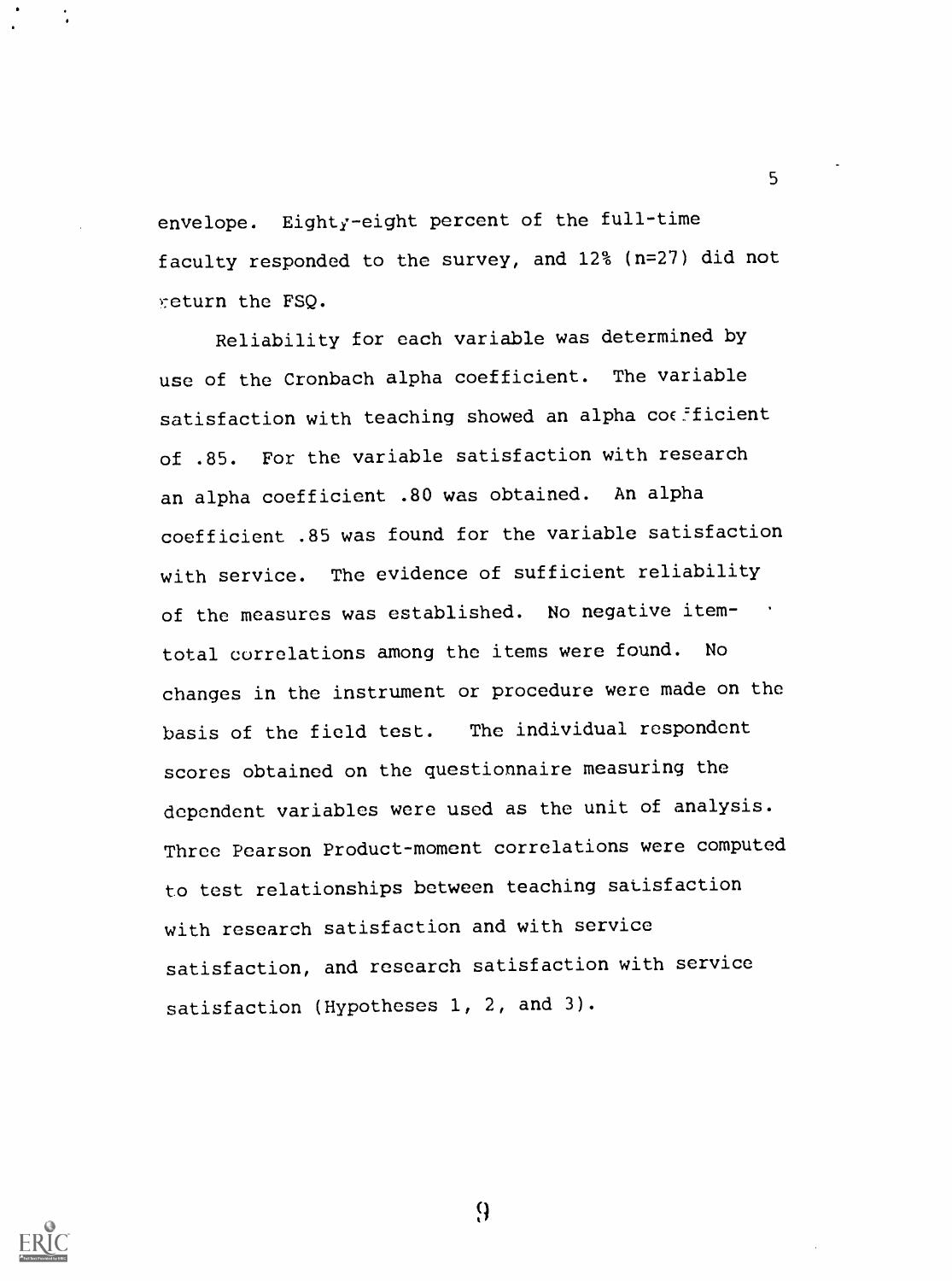#### FINDINGS

#### Hypothesis 1

The relationship between faculty satisfaction with teaching and faculty satisfaction with research will be positive.

## Hypothesis 2

There will be a positive relationship between faculty satisfaction with teaching and faculty satisfaction with service.

## Hypothesis 3

The relationship between faculty satisfaction with research and faculty satisfaction with service will be positive.

The Table 2 summarizes the results of the hypotheses 1, 2, and 3, with Coefficient Cronbach values in parenthesis, indicating that their null hypotheses should be rejected. The correlation between tearhing satisfaction and research satisfaction was significant and in the predicted direction (r= .47, p<.0001). The correlation between teaching satisfaction and service satisfaction was also significant and in the predicted direction (r= .51,

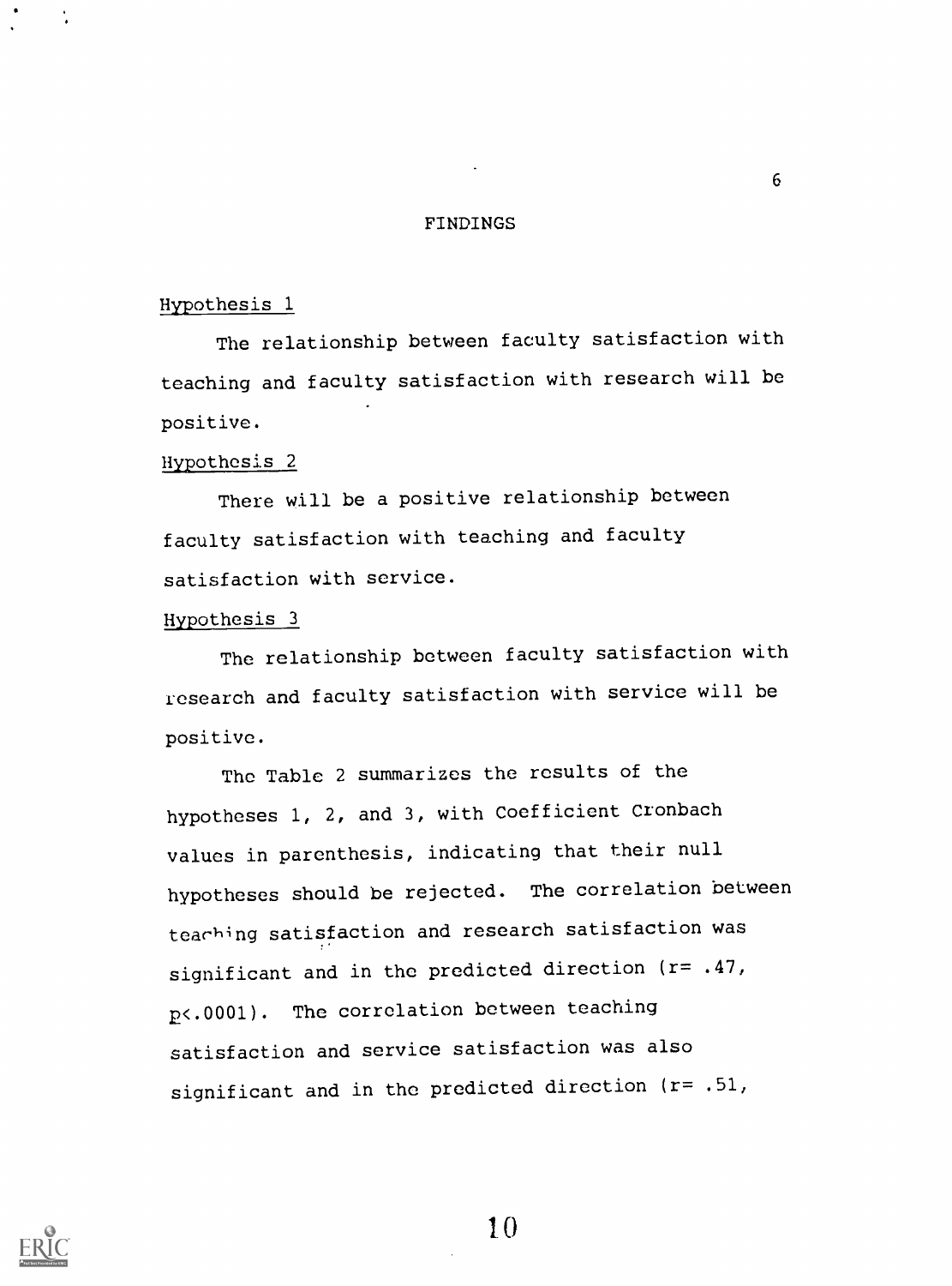$p$ <.0001). The correlation coefficient of  $r=$  .61 (2<.0001) indicated a positive linear relationship between research satisfaction and service satisfaction (See Table 2).

Table 2

 $\ddot{\cdot}$ 

Interrelations between Teaching Satisfaction with Research Satisfaction, Teaching Satisfaction with Service Satisfaction, and Research Satisfaction with Service Satisfaction  $N=$  207

|          |           | Measures              |                       |  |  |
|----------|-----------|-----------------------|-----------------------|--|--|
|          | Teaching  | Research              | Service               |  |  |
| Teaching | $(r=.76)$ | $r = .47$<br>p< .0001 | $r = .51$<br>p< .0001 |  |  |
| Research |           | $(r = .86)$           | $r = .61$<br>p< .0001 |  |  |
| Service  |           |                       | $(r=.83)$             |  |  |

# $p<sub>05</sub>$

The Chi-square calculated to determine significance levels between demographic data across campus location were significant at .05 alpha level. Differences were found in academic rank, earned degree, previous teaching experiences in primary education, teaching rewards, and service rewards across various sites.

11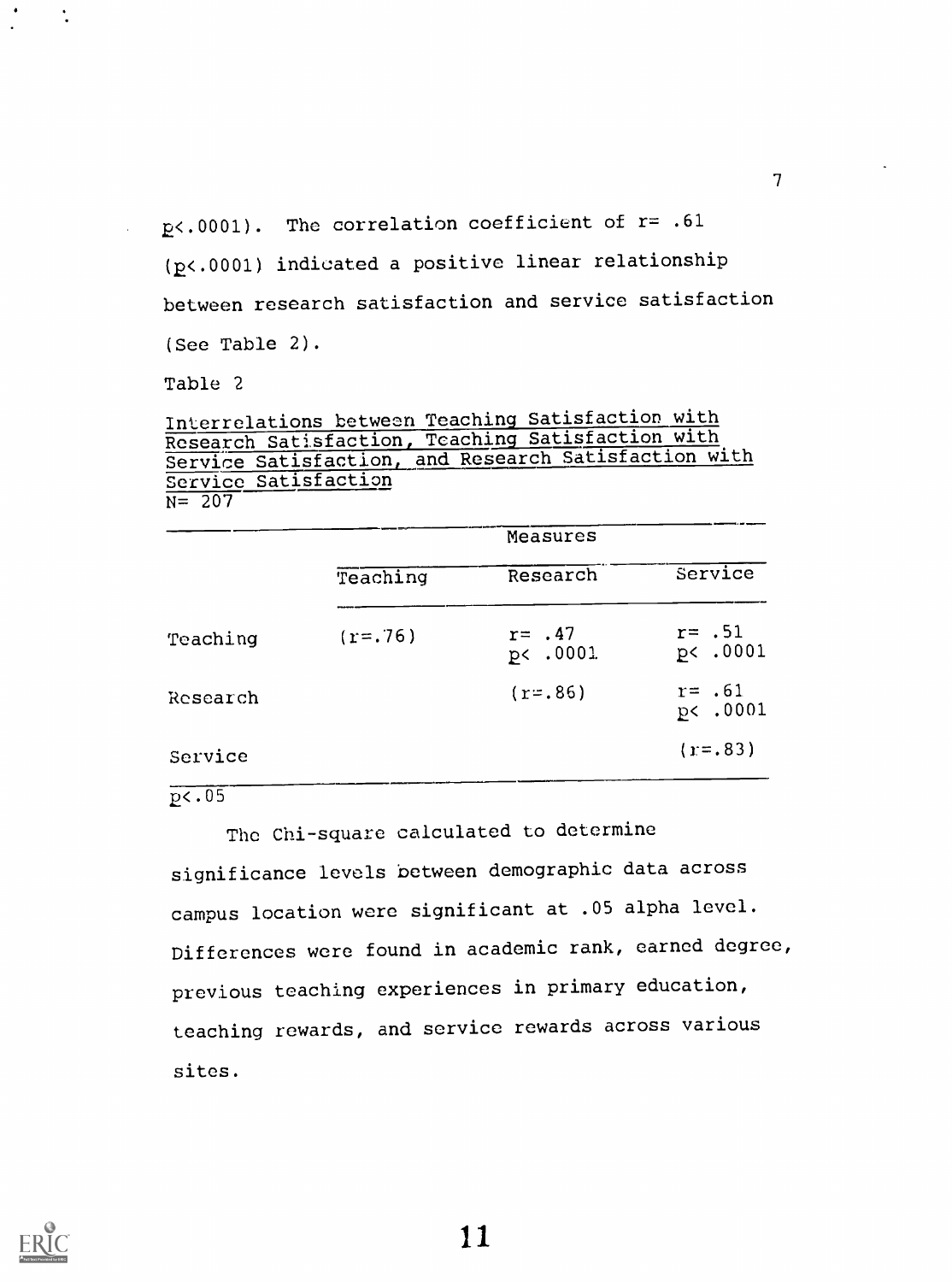#### **DISCUSSION**

8

The literature emphasized the relationship between teaching and research as low and positive. In fact, it was hypothesized that if teaching and research were correlated, then satisfaction with teaching and satisfaction with research would oe correlated in the same direction. Findings demonstrated that university faculty appear to relate the role of teaching with their scholarly production. This relationship seems to produce satisfaction. The evidence of this study, as well as those similar studies, suggest that teaching and research are interrelated and may provide satisfaction to academicians. Research in the academic environment is seen as supportive and complimentary to teaching.

The correlation between teaching satisfaction scores and service satisfaction scores was positive  $(r= +.51)$ . Therefore, it is justified, based on these results, to claim positive interrelations between faculty satisfaction with teaching and faculty satisfaction with service. Sarvice is examined as inservice training, staff development programs,

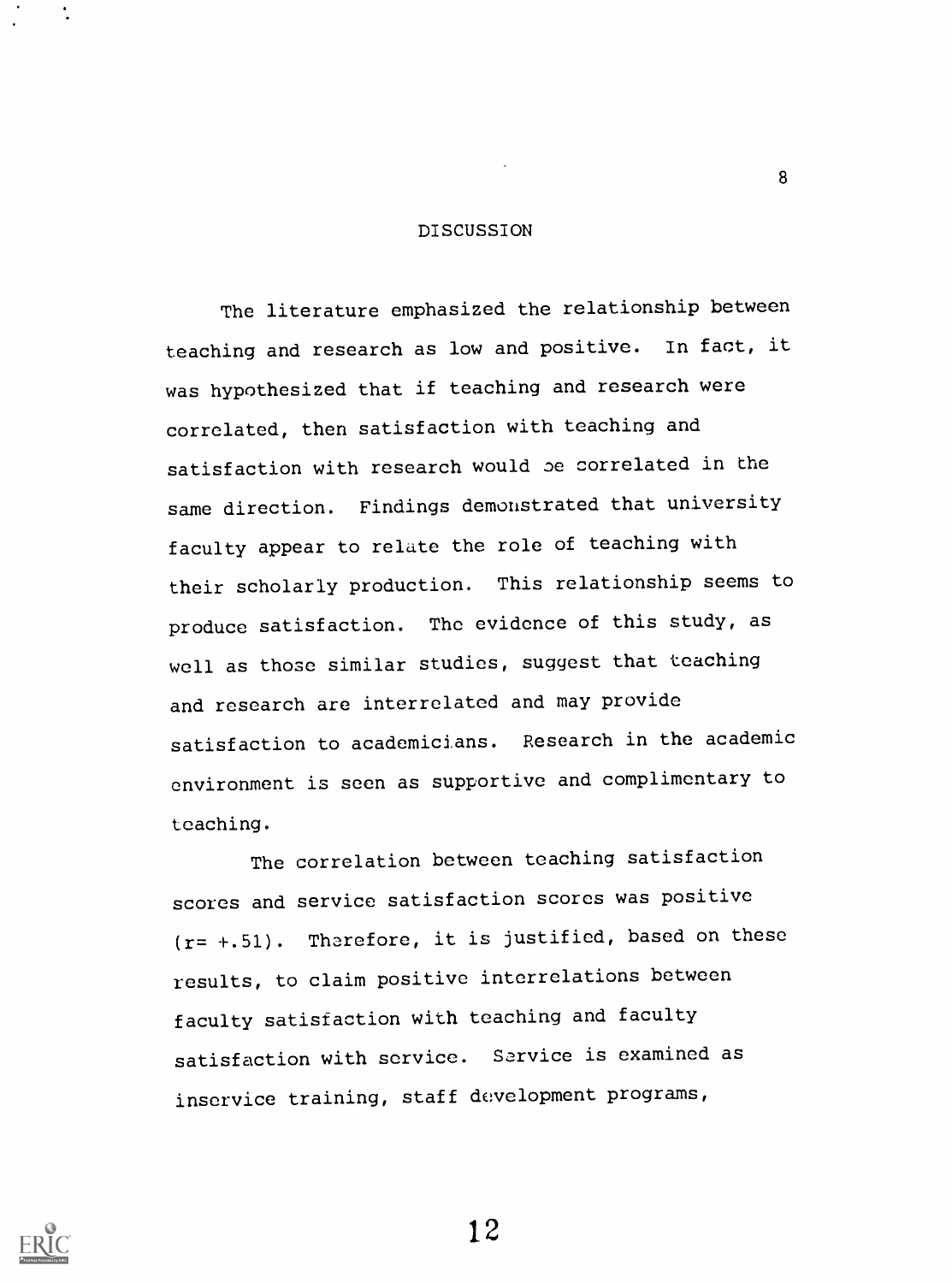professional growth programs, and even public relations projects. Opportunities offered through service programs help teachers to be more creative, participative, innovative, and even more productive in terms of publications, presentations, etc. New information and data to course design and the development of new instructional techniques may be some of the valuable gains that faculty may take from the service activities.

9

The correlation between research satisfaction and service satisfaction was positive (r= .61). Very few research studies have been done involving these variables. However, the study of faculty satisfaction with research are commonly reported. Research, as disciplined inquiry which leads to the production and application of knowledge, seems to be a main contributor to faculty satisfaction. But, it is usually reflected in the litel, ture that research is mostly confronted by skillful professors with high academic ranks.

Research, publications, and writing are the most satisfying elements that provide the greatest sense of accomplishment to higher education faculty. The

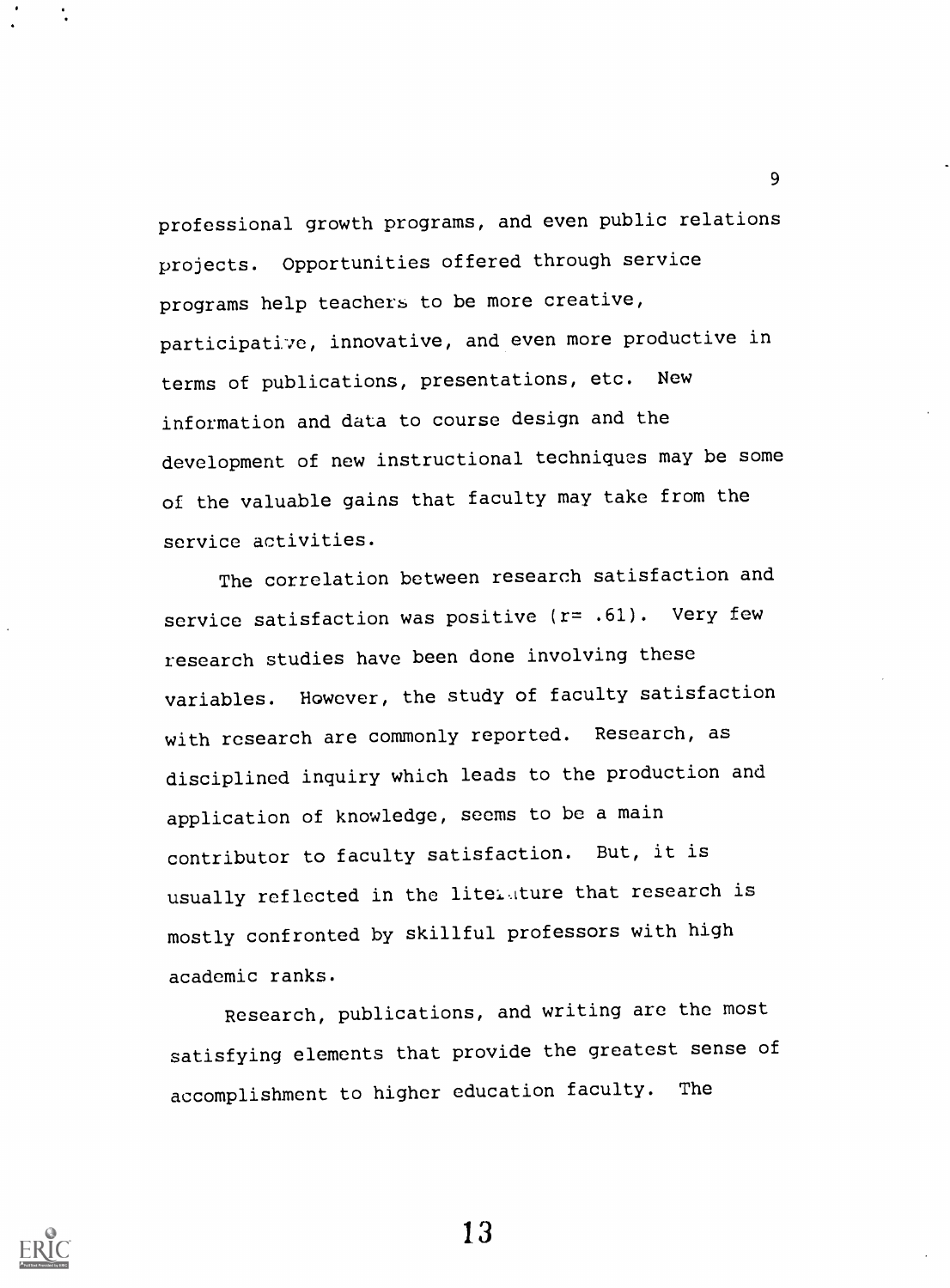evidence show that the function of research causes satisfaction to faculty. The correlation between research satisfaction and service satisfaction may introduce new elements in the design of service programs. Indeed, the evidence showing the interrelation between faculty satisfaction with research and faculty satisfaction with service may feed the argument that faculty can start talking about being satisfied, since their professional needs would be matching their personal needs.

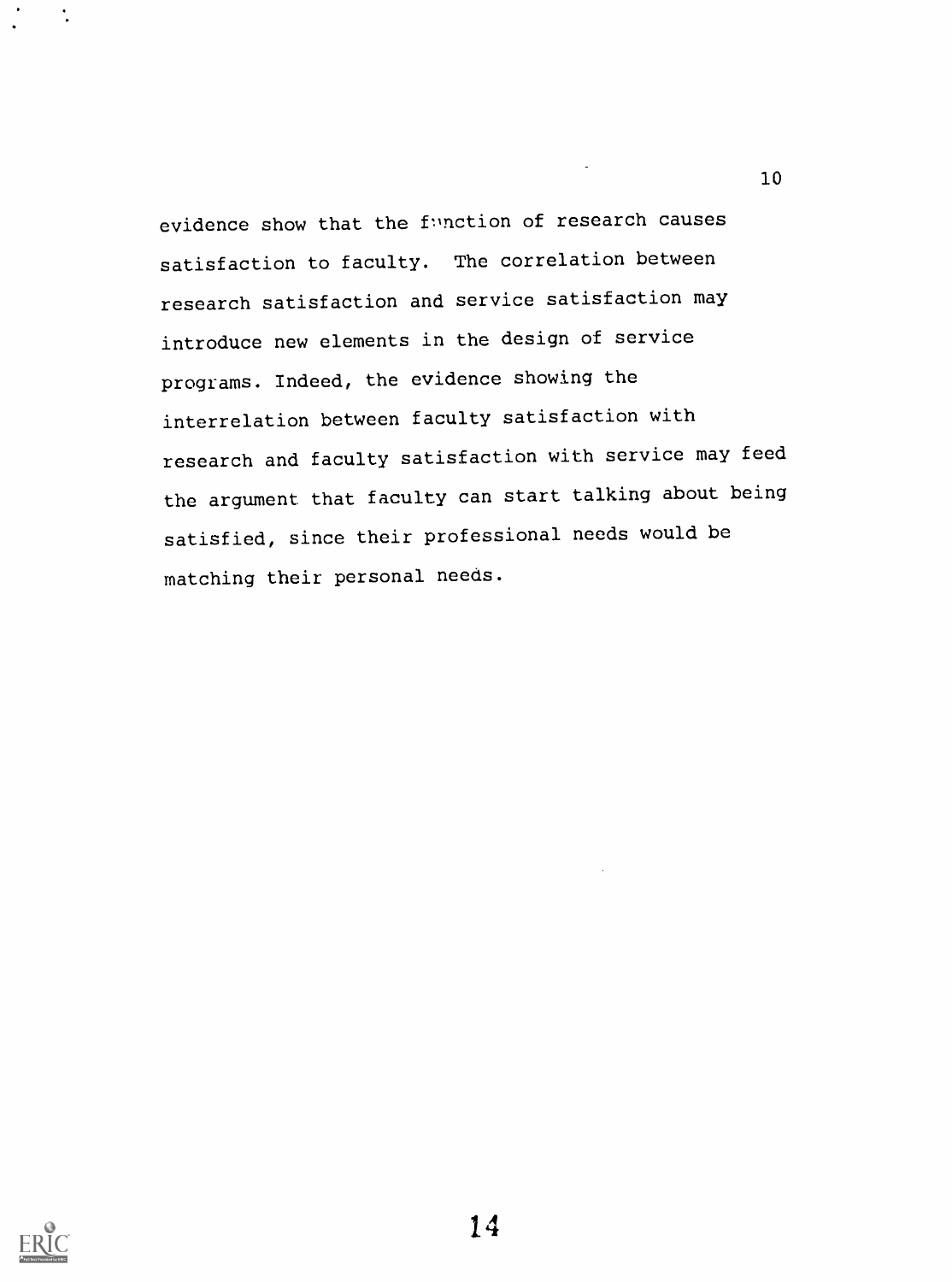#### References

- Ambrose, C. M. (1985). A comparison of faculty members' and administrators' definitions of and attitudes toward academic freedom. ASHE 1985 annual meeting paper. (ERIC Document Reproduction Service N. ED 303 087)
- Ary, D., Cheser, L., & Razavieh A. (1985).<br>Introduction to research in education. (3rd. Introduction to research in education. ed.). New York: Holt, Rinehart, and Winston.
- Borg, W. R. & Gall, M. D. (1983). Educational research: an introduction. (4th ed.). New York: Longman Inc.
- Bowen, H. R. & Schuster, J. (1986). American professors: a material resource imperilled. New York: Oxford University Press.
- Boyer, E. L. (1987). College: the undergraduate experience in America. New York: Harper & Row.
- 15raskamp, L., Fowler, D., & Ory, J. (1982). Faculty development and achievement: a faculty's view. Paper presented at 1982 Annual meeting of American Educational Research Association, New York, N.Y. (ERIC Document Reproduction Service N. ED 216 626)
- Brookhart, S. M., & Loadman, W. E. (1989). Work perceptions of university and public school educators. Paper presented at the Annual meeting of the American Educational Research Association, San Francisco, CA., March 27-31 (ERIC Document Reproduction Service N. ED 309720)
- Carleo, A. (1989). Job satisfaction among full-time faculty in the Los Angeles community college district (doctoral dissera\tation, University of California Los Angeles, 1989). Dissertation Abstract International, 50, 58A.

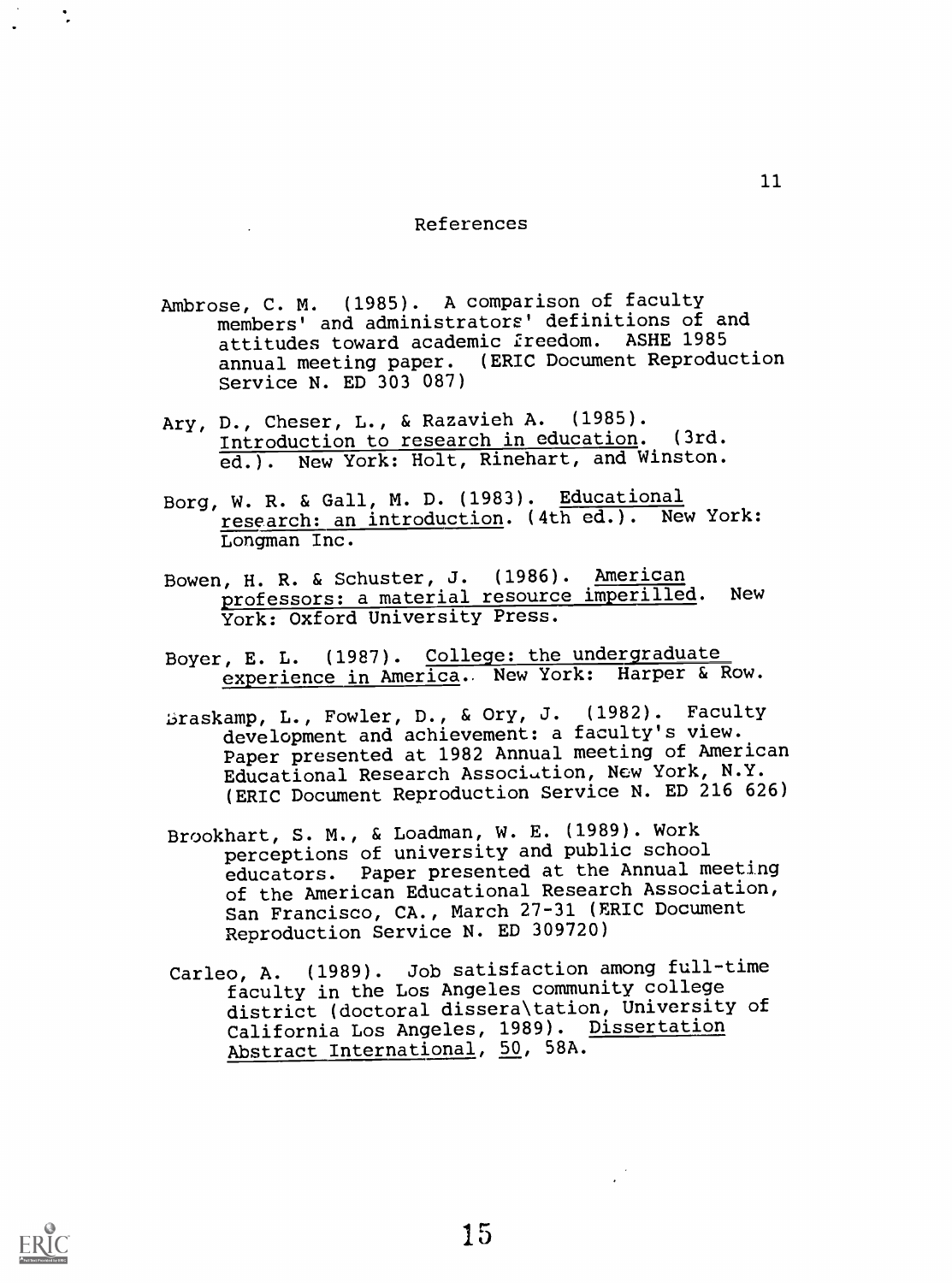Carnegie Foundation for the Advancement of Teaching. (1986). The satisfied faculty. Change, March/April, 31-34.

- Clark, B. R. (September-October, 1985). Academic life in America. Change magazine, pp. 36-43.
- Cross, K. P. (1977). Not can, but will college<br>teaching be improved? In J. A. Centra (Ed.). New teaching be improved? In J. A. Centra (Ed.). Direction for Higher Education, 17, 1-16.
- DeFrain, J. (1979). College teachers' work motivation, central life interests, and voluntarism as predictors of job satisfaction and job performance (Doctoral dissertation, University of Kansas, 1979). Dissertation Abstract International, 40, 4322A.
- Eble, K. E. (1988). The contexts of college teaching, past & future. In R. Young and K. Eble (Eds.) New Directions for Teaching and Learning, 33, 87-95.
- Eble, K. E. (1988). The craft of teaching. (2nd ed.). San Francisco, Ca.: Jossey-Bass Publishers.
- Eckert, R. E., & Stecklein, J. E. (1961). Job motivations and satisfactions of colleges teachers: a study of faculty members in Minnesota colleges. Washington, D. C.: Cooperative Research Program of the U.S., Office of Education.
- Gaff, J. G., & Wilson, R. C. (1971). Faculty values<br>and improving teaching. In G. K. Smith (Ed.), and improving teaching. In G. K. Smith (Ed.), Current Issues in Higher Education - 1971-, New teaching, New Learning. San Francisco: Jossey-Bass.
- Hudson, L. R. (1981). The relationship between job satisfaction and selected factors of teaching workload (Doctoral dissertation, University of Iowa, 1981). Dissertation Abstrac<sup>t</sup> International, 42 4737A.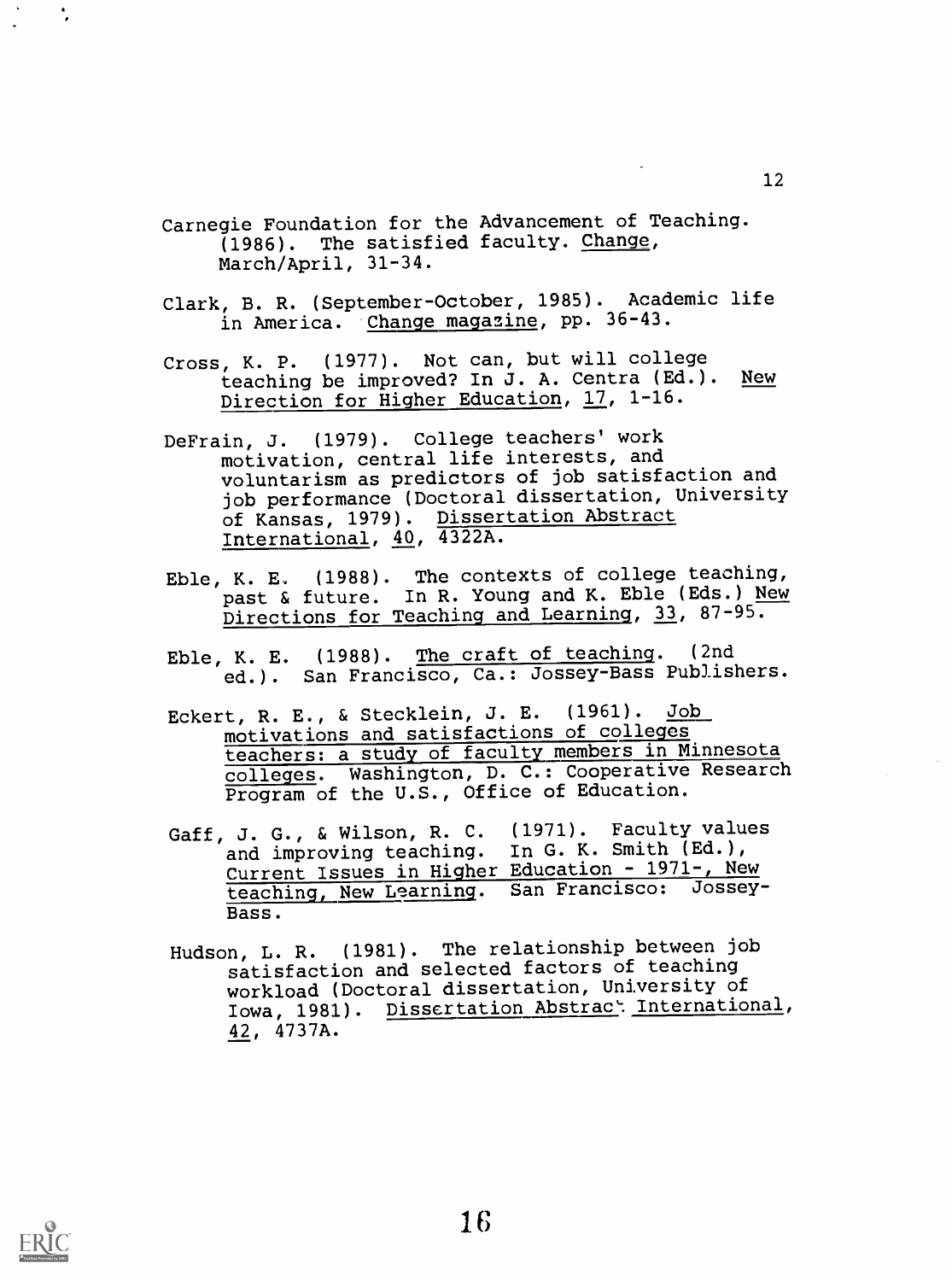- Ibrahim, J. M. (1985). Job satisfaction of faculty members at selected southern universities (Doctoral dissertation, University of Southern Mississippi, 1986). Dissertation Abstract International, 47, 733A.
- Isaac, S., & Michael, W. (1981). Handbook in research and evaluation. (2nd. ed.). San Diego, CA.: Edits Publishers.
- Ladd, E. C. (1979). Work experience of American college professors. Paper presented at the Annual Conference of the American Association for Higher Education, Washington, D.C. (ERIC Document Reproduction Service N. ED 184 406)
- McKeachie, W. J. (1982). The rewards of teaching. In J. Bess (Ed.), New *Jirections for Teaching and* Learning, 10, 7-14.
- Mellinger, C (1982). An investigation of academic job satisfa,:ion/dissatisfaction in a small struggling liberal arts college (Doctoral dissertation, University of Pittsburgh, 1982). Dissertation Abstracts International, 44, 941A.
- Miller, G. (1986). Organizational climate and job satisfaction of independent college faculty (Doctoral dissertation, University of Nebraska-Lincoln, 1986). Dissertation Abstract INternational, 47, 2047A.
- Nicholson, E. & Miljus, R. (1972). Job satisfaction and turnover among Liberal Arts college professors, Personal Journal, 51, 840-845.
- Nussel, E. J., Wiersma, W., & Rusche, P. J. (1988). Work satisfaction of education professors. The Journal of Teacher Education. May/June, 45-50.
- Riday, G. (1981). Job satisfaction: a comparative study of community college faculty to secondary school and four-year college faculty (Doctoral dissertation, Brigham Young University, 1981). Dissertation Abstract International, 42, 4371A.